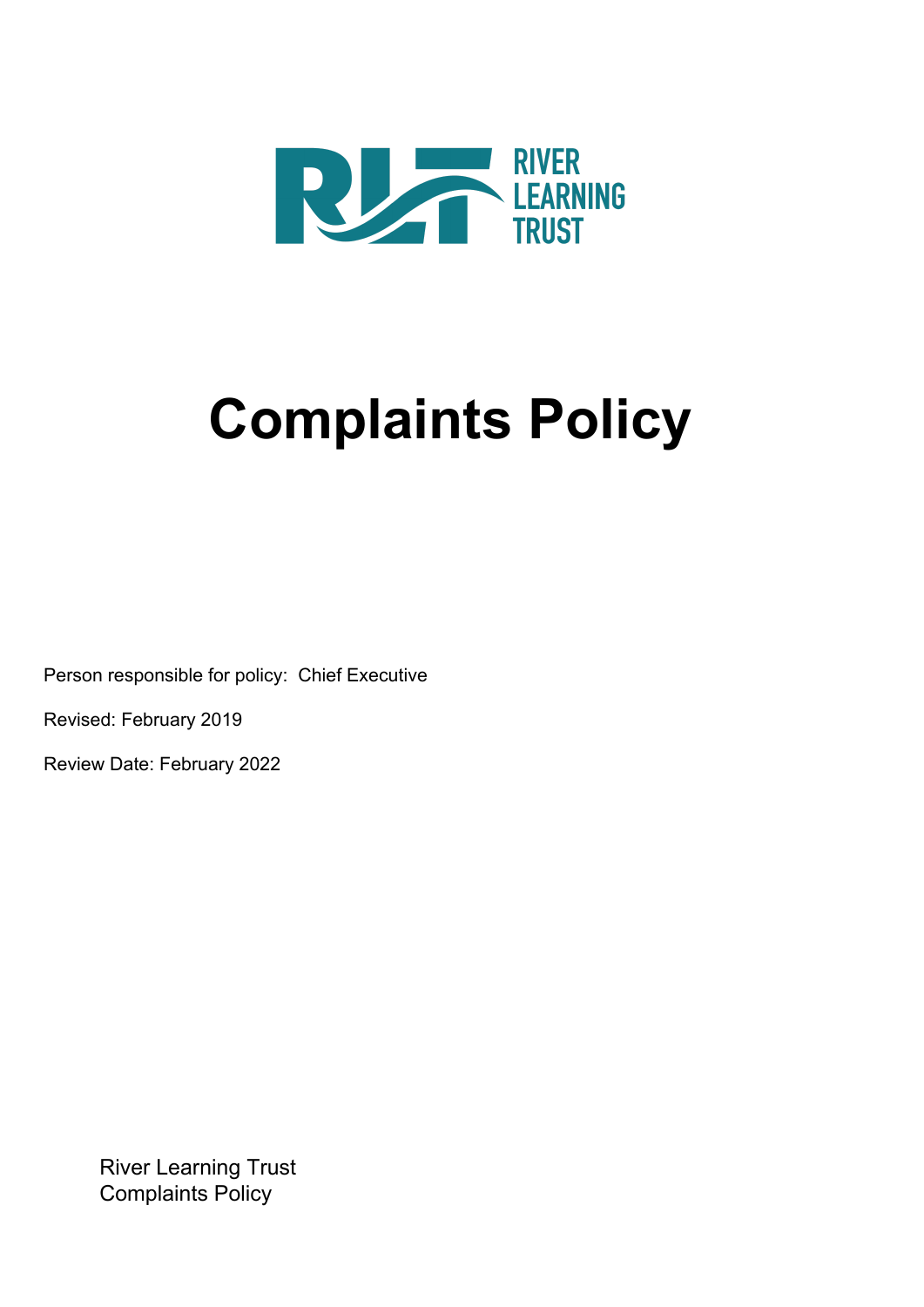

#### **Introduction**

It is in everyone's interest that complaints about the River Learning Trust are resolved at the earliest possible stage. The experience of the first contact between the complainant and the school can be crucial in determining whether the complaint will escalate. To that end, we must be clear about the procedures we will apply when we receive a complaint.

The River Learning Trust is governed by a Board of Directors who are responsible for, and oversee, the management and administration of schools within the Trust. The River Learning Trust appoint a Local Governing Body, including elected parent governors, to whom is delegated responsibility for oversight and management of the school.

The Trust Board and Governors of schools within the River Learning Trust have adopted the following procedure to deal with formal complaints from members of the school community or general public about appropriate matters relevant to the running of the school. This procedure is to be used only when informal attempts to resolve problems have been unsuccessful.

**Appendix 1** Sharing your concerns about your child's education (A guide for parents and carers) can be used as a guide for parents/carers on how to proceed with their complaint.

## **2. Framework of Principles**

This procedure is designed to:

- be well publicised and easily accessible
- be simple to understand and use
- be impartial
- be non-adversarial
- allow swift handling with established time limits for action and keeping people informed of the progress
- ensure a fair investigation by an independent person, where necessary
- allow for a hearing of a panel of Governors, where appropriate
- respect people's desire for confidentiality, wherever possible
- address all points of issue, provide an effective response and appropriate redress where necessary
- provide information to the school's Senior Leadership Team so that services can be improved.

# **3. Initial concerns**

We need to be clear about the difference between a concern and a complaint. **Taking informal concerns seriously at the earliest stage will reduce the number that develop into formal complaints.** The underlying principle is that concerns ought to be handled, if at all possible, without the need for formal procedures.

In most cases the class teacher/form tutor or year leader/Head of Year will receive the first approach. If the concern is not handled to the satisfaction of the person who has raised the issue then a member of the Senior Leadership Team can be contacted (details on the school website).

## **4. Making a Formal Complaint**

## **4.1 Stage 1**

Where informal attempts have been unsuccessful in resolving a complaint, the matter will be formally investigated by an appropriate person from the school. If the matter is about the day-to-day running of the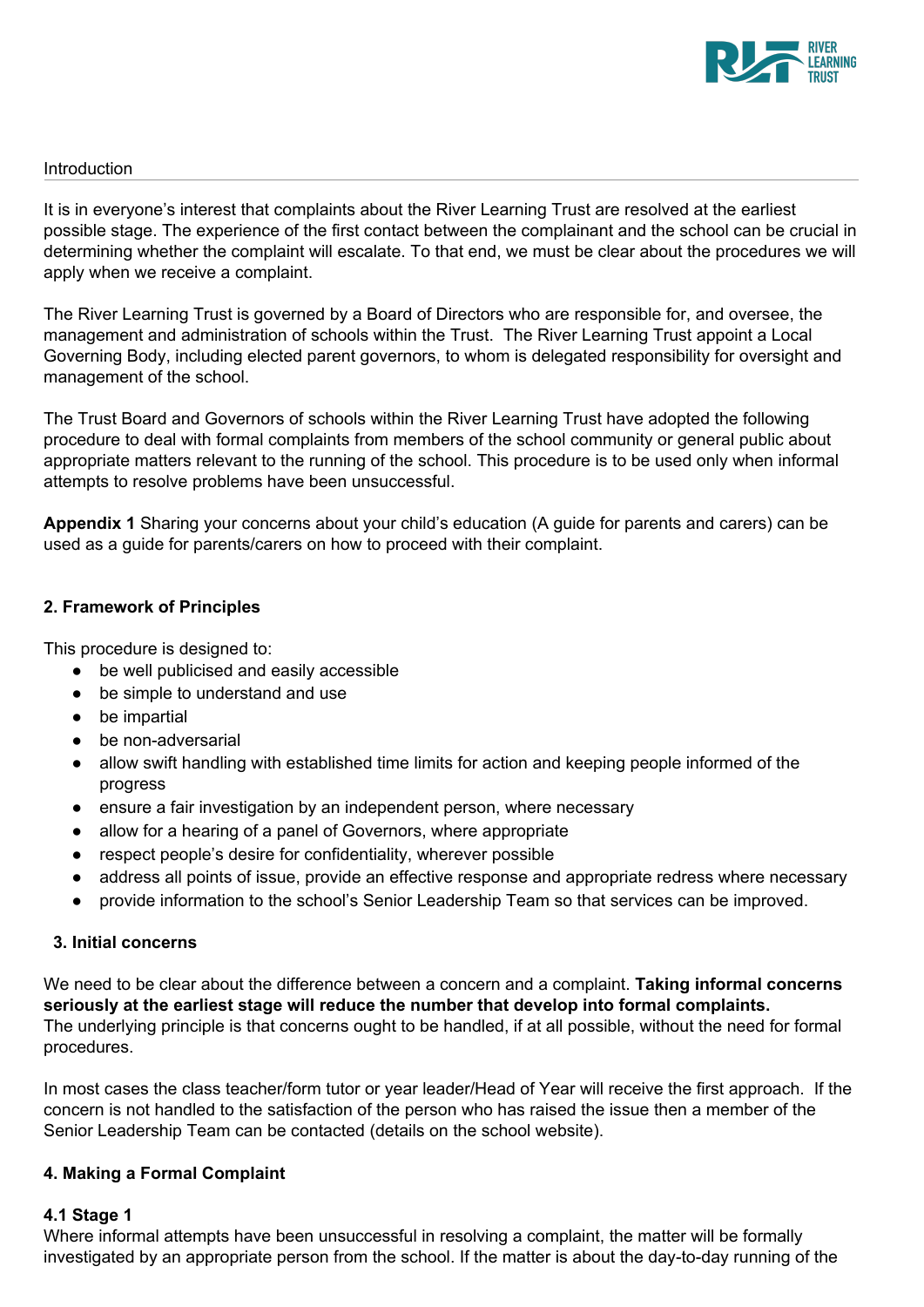

school or the interpretation of school policies, by members of staff of the school or the actions or inactions of staff at the school, the matter should be investigated by the Headteacher or a member of senior staff nominated by the Headteacher. If the matter is about school policies as determined by the Governing Body or the actions or inactions of the Governing Body, then the matter should be dealt with by the Chair of Governors or a Governor nominated by the Chair.

A complainant wishing to instigate the formal procedure should be asked to complete a complaint form (**Annex 1**). The school should offer to help an individual to complete the form and the person providing this help should be unconnected with the complaint. It is essential to report the progress of any complaint and the final outcome. It is necessary that at each stage, the person investigating the complaint (the designated person) makes sure that they:

- establish what has happened so far, and who has been involved;
- clarify the nature of the complaint and what remains unresolved;
- meet with the complainant or contact them (if unsure or further information is necessary);
- clarify what the complainant feels would put things right.
- interview those involved in the matter and/or those complained of, allowing them to be accompanied if they wish;
- conduct the interview with an open mind and be prepared to persist in the questioning;
- keep notes of the interviews.

# **4.2 Resolving the Complaint**

At each stage in the procedure, we will want to keep in mind ways in which a complaint can be resolved. It might be sufficient to acknowledge that the complaint is valid in whole or in part. In addition, it may be appropriate to offer one or more of the following:

- an apology
- an explanation
- an admission that the situation could have been handled differently or better
- an assurance that the event complained of will not recur;
- an explanation of the steps that have been taken to ensure that it will not happen again;
- an undertaking to review school policies in light of the complaint.

It would be useful if complainants were encouraged to state what actions they feel might resolve the problem at any stage. An admission that the school could have handled the situation better is not the same as an admission of negligence. Equally, an effective procedure will identify areas of agreement between the parties. It is also of importance to clarify any misunderstandings that might have occurred as this can create a positive atmosphere in which to discuss any outstanding issues. Whatever the outcome, it is important to reassure the complainant that the matter has been thoroughly investigated.

## **4.3 Stage 2**

Where the complainant is still not satisfied that their complaint has been dealt with fully and properly, they may choose to take it to a second stage. This stage will be referred to a panel of Governors established as outlined in **Annex 2**.

The Chair of the panel will be elected by the panel members and will be responsible for following the further procedure as outlined in **Annex 2**.

## **4.4 Timescale**

Complaints need to be considered and resolved as quickly and efficiently as possible. An effective complaints process must have realistic time limits for each action within each stage, and this will be communicated to the complainant. Where further investigations are necessary, new time limits can be set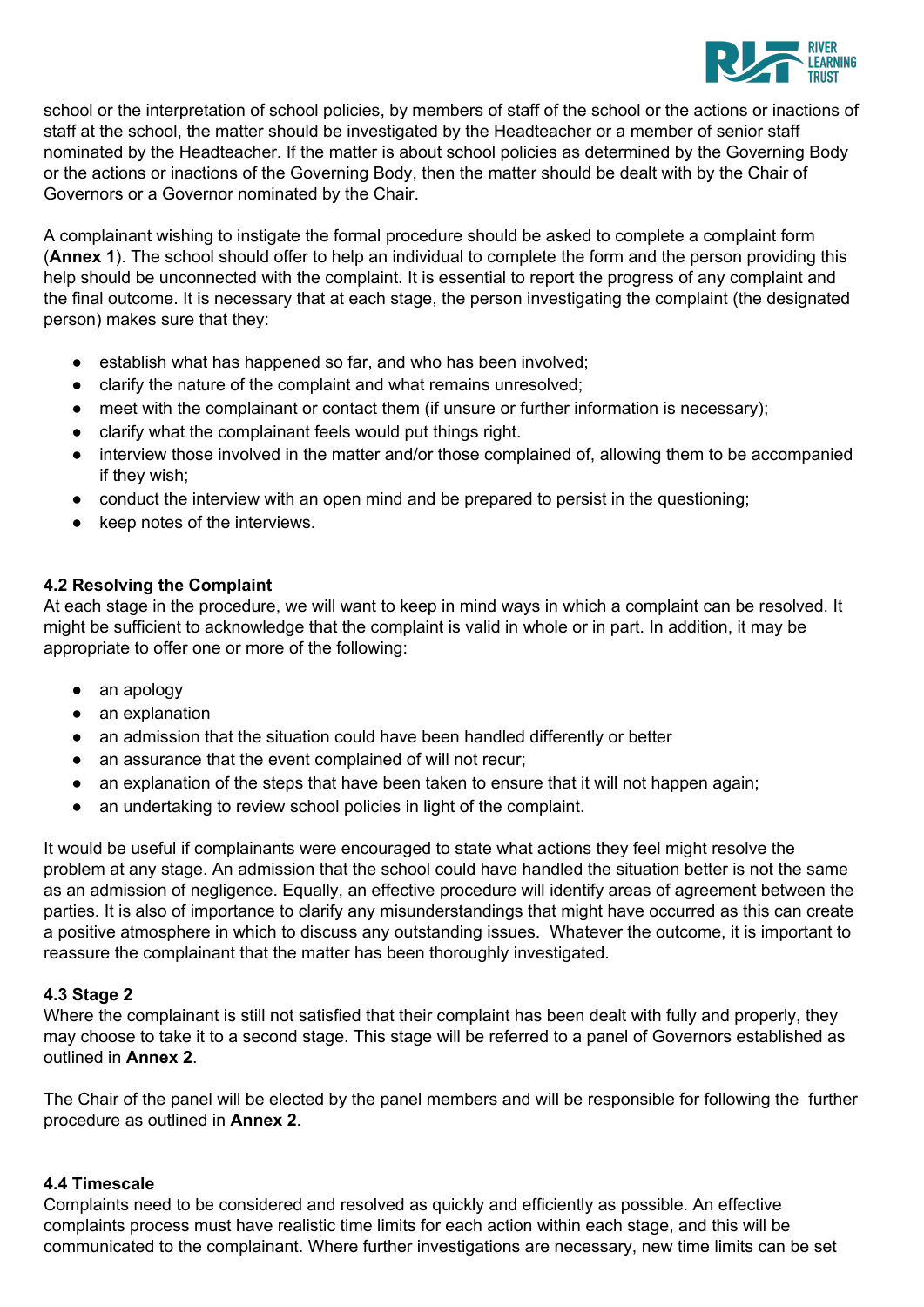

and the complainant sent details of the new deadline and an explanation for the delay.

## **5. Mediation**

If, at any time, throughout the procedure from informal to the final decision of the panel, the school feels that mediation would help resolve the complaint, this can be arranged. By agreement the mediator can be a member of the Governing Body (for complaints not relating to the actions/inactions of the Governing Body) or the Trust Board (for complaints relating to the actions/inactions of the Governing Body).

## **6. Monitoring Complaints**

As well as addressing an individual's complaint, the process of listening to and resolving complaints should contribute to school improvements. When individual complaints are heard, schools may identify issues that need to be addressed. The monitoring and review of complaints by the school and Governing Body can be useful in evaluating the school's performance. Any discussion of complaints by the Governing Body should not name or be able to identify individuals.

## **7. Policy for Unreasonable Complainants**

The River Learning Trust is committed to dealing with all complaints fairly and impartially, and to providing a high quality service to those who complain. We will not normally limit the contact complainants have with the school. However, we do not expect our staff to tolerate unacceptable behaviour and will take action to protect staff from that behaviour, including that which is abusive, offensive or threatening.

The River Learning Trust defines unreasonable complainants as '*those who, because of the frequency or nature of their contacts with the school, hinder our consideration of their or other people's complaints*'.

A complaint may be regarded as unreasonable when the person making the complaint:-

- refuses to articulate their complaint or specify the grounds of a complaint or the outcomes sought by raising the complaint, despite offers of assistance;
- refuses to co-operate with the complaints investigation process while still wishing their complaint to be resolved;
- refuses to accept that certain issues are not within the scope of a complaints procedure;
- insists on the complaint being dealt with in ways which are incompatible with the adopted complaints procedure or with good practice;
- introduces trivial or irrelevant information and expects it to be taken into account and commented on, or raises large numbers of detailed but unimportant questions, and insists they are fully answered, often immediately and to their own timescales;
- makes unjustified complaints about staff who are trying to deal with the issues, and seeks to have them replaced;
- changes the basis of the complaint as the investigation proceeds;
- repeatedly makes the same complaint (despite previous investigations or responses concluding that the complaint is groundless or has been addressed);
- refuses to accept the findings of the investigation into that complaint where the school's complaint procedure has been fully and properly implemented and completed including referral to the Department for Education;
- seeks an unrealistic outcome:
- makes excessive demands on school time by frequent, lengthy, complicated and/or stressful contact with staff regarding the complaint in person, in writing, by email and by telephone while the complaint is being dealt with.

A complaint may also be considered unreasonable if the person making the complaint does so either face-to-face, by telephone or in writing or electronically:-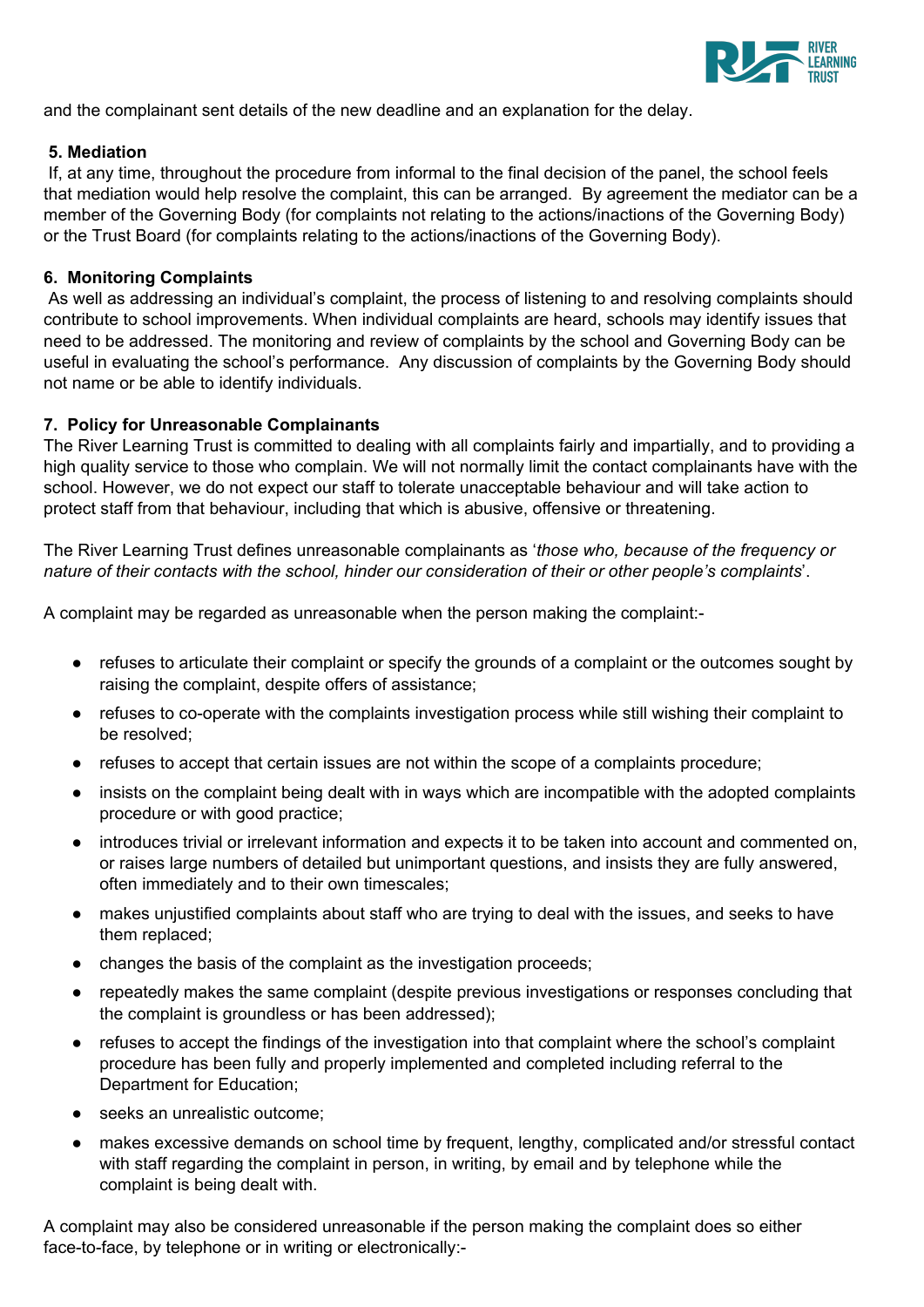

- maliciously;
- aggressively;
- using threats, intimidation or violence;
- using abusive, offensive or discriminatory language;
- knowing it to be false;
- using falsified information;
- publishing unacceptable information in a variety of media such as in social media websites and newspapers.

Complainants should limit the number of their communications with a school while a complaint is being progressed. It is not helpful if repeated correspondence is sent (either by letter, phone, email or text) as it could delay the outcome being reached.

Whenever possible, the Headteacher or Chair of Governors will discuss any concerns with the complainant informally before applying an 'unreasonable' marking.

If the behaviour continues the Headteacher will write to the complainant explaining that their behaviour is unreasonable and asking them to change it. For complainants who excessively contact the School causing a significant level of disruption, we may specify methods of communication and limit the number of contacts in a communication plan. This will usually be reviewed after 6 months.

In response to any serious incident of aggression or violence, the concerns and actions taken will be put in writing immediately and the police informed. This may include banning an individual from the school site.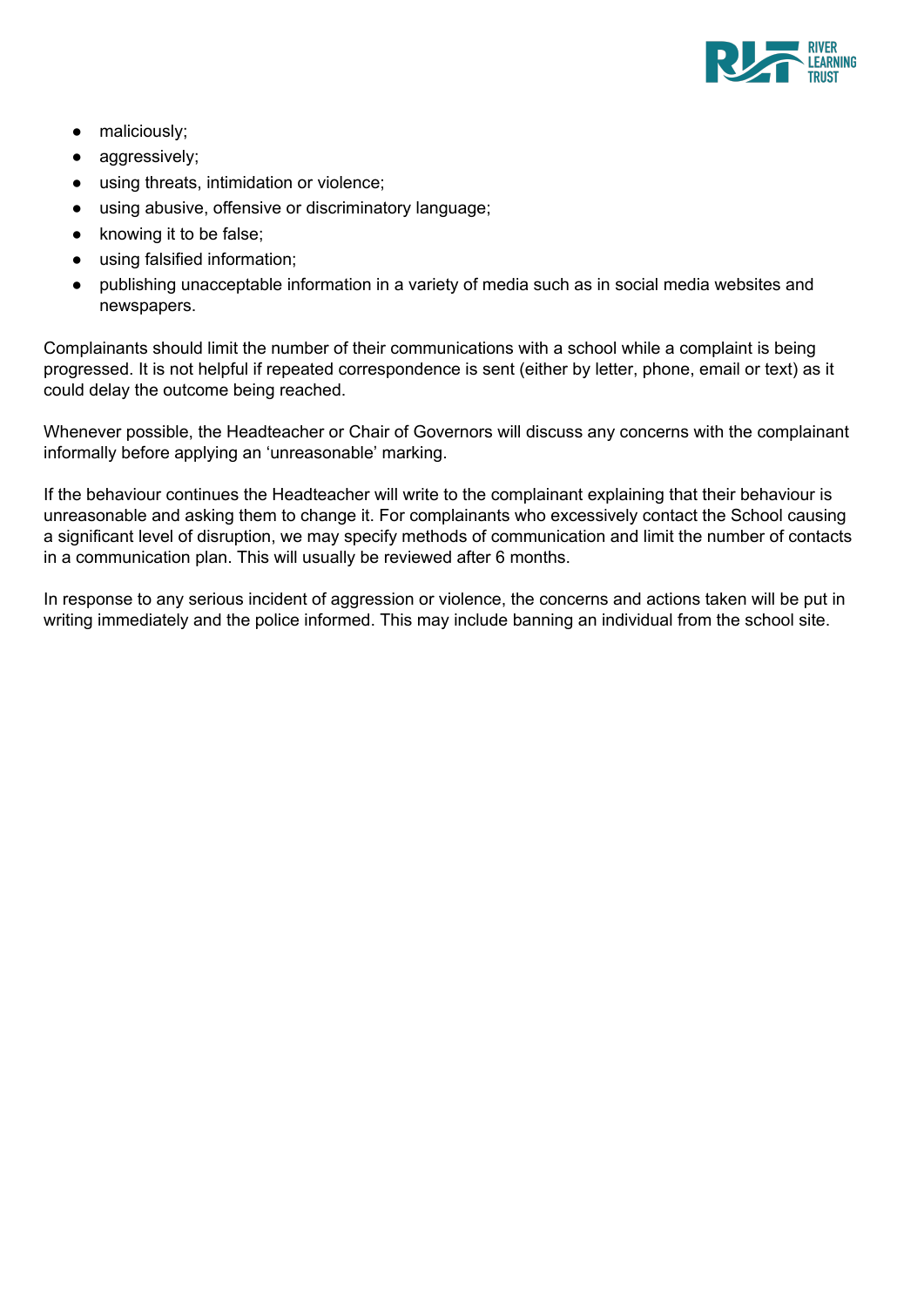

# **Flow Chart of Complaint Stages**

#### **Informal**



Clerk sets up panel of Governors and contacts complainant with details of hearing and request for any further information

> Panel meets within 15 working days of clerk receiving the form and makes decisions Outcome letter is sent within 5 working days of the panel hearing

#### **At any stage mediation may be considered**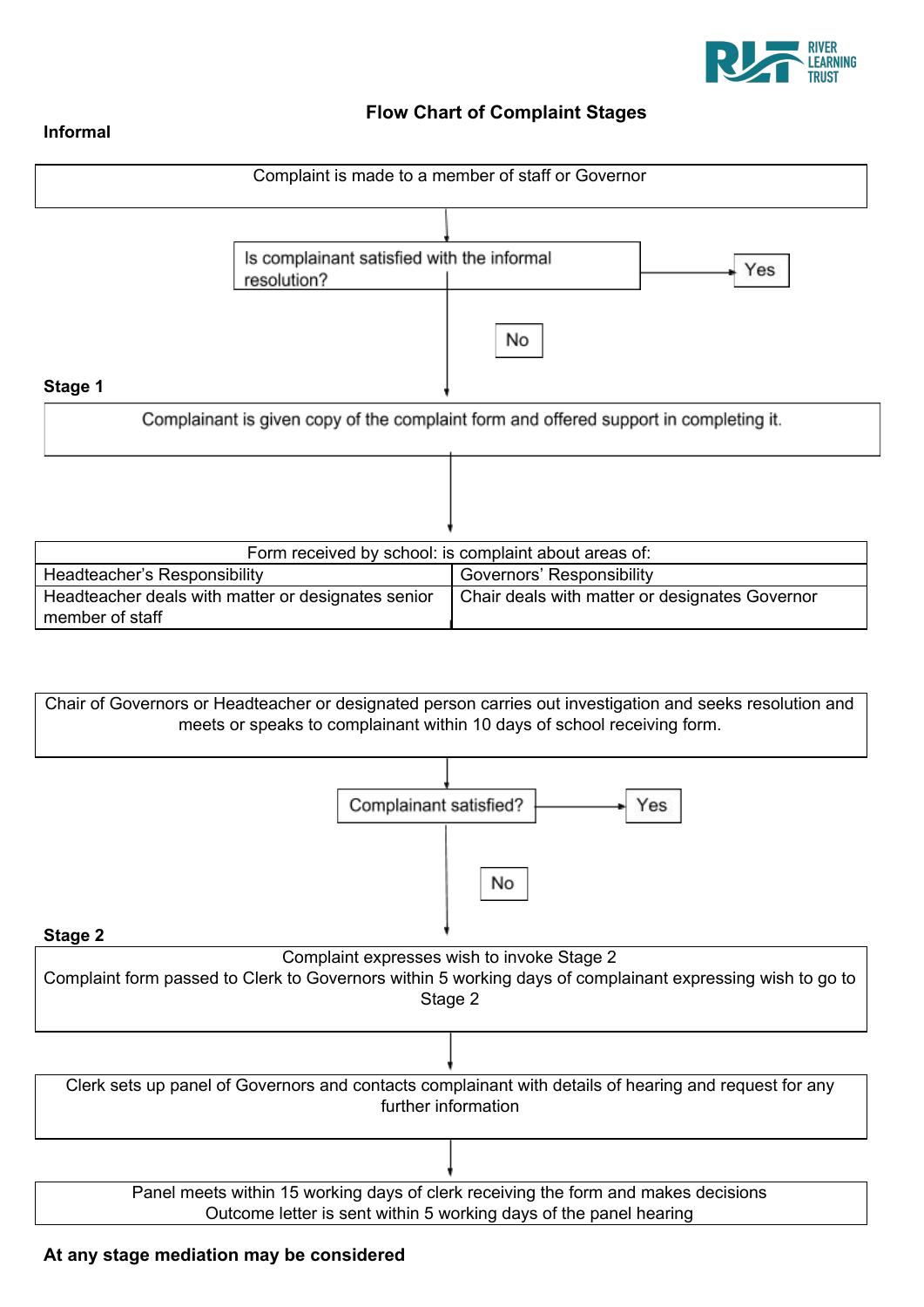

# Annex 1: The River Learning Trust Complaint Form

Please complete and return to the school office in an envelope marked for the attention of the Headteacher or Clerk to the Governors. The Headteacher or Clerk to the Governors will acknowledge receipt and explain what action will be taken.

| Your name:                              |                                                                                                      |
|-----------------------------------------|------------------------------------------------------------------------------------------------------|
| School name:                            |                                                                                                      |
| Name of Child/ren Name (If Applicable): |                                                                                                      |
|                                         |                                                                                                      |
|                                         |                                                                                                      |
|                                         |                                                                                                      |
|                                         |                                                                                                      |
|                                         |                                                                                                      |
|                                         |                                                                                                      |
| Postcode:                               |                                                                                                      |
|                                         |                                                                                                      |
|                                         |                                                                                                      |
| Please give details of your complaint:  |                                                                                                      |
|                                         |                                                                                                      |
|                                         |                                                                                                      |
|                                         |                                                                                                      |
|                                         |                                                                                                      |
|                                         |                                                                                                      |
|                                         |                                                                                                      |
|                                         |                                                                                                      |
|                                         |                                                                                                      |
|                                         |                                                                                                      |
|                                         |                                                                                                      |
|                                         |                                                                                                      |
|                                         |                                                                                                      |
|                                         |                                                                                                      |
|                                         |                                                                                                      |
|                                         |                                                                                                      |
| and what was the response?)             | What action, if any, have you already taken to try and resolve your complaint? (Who did you speak to |
|                                         |                                                                                                      |
|                                         |                                                                                                      |
|                                         |                                                                                                      |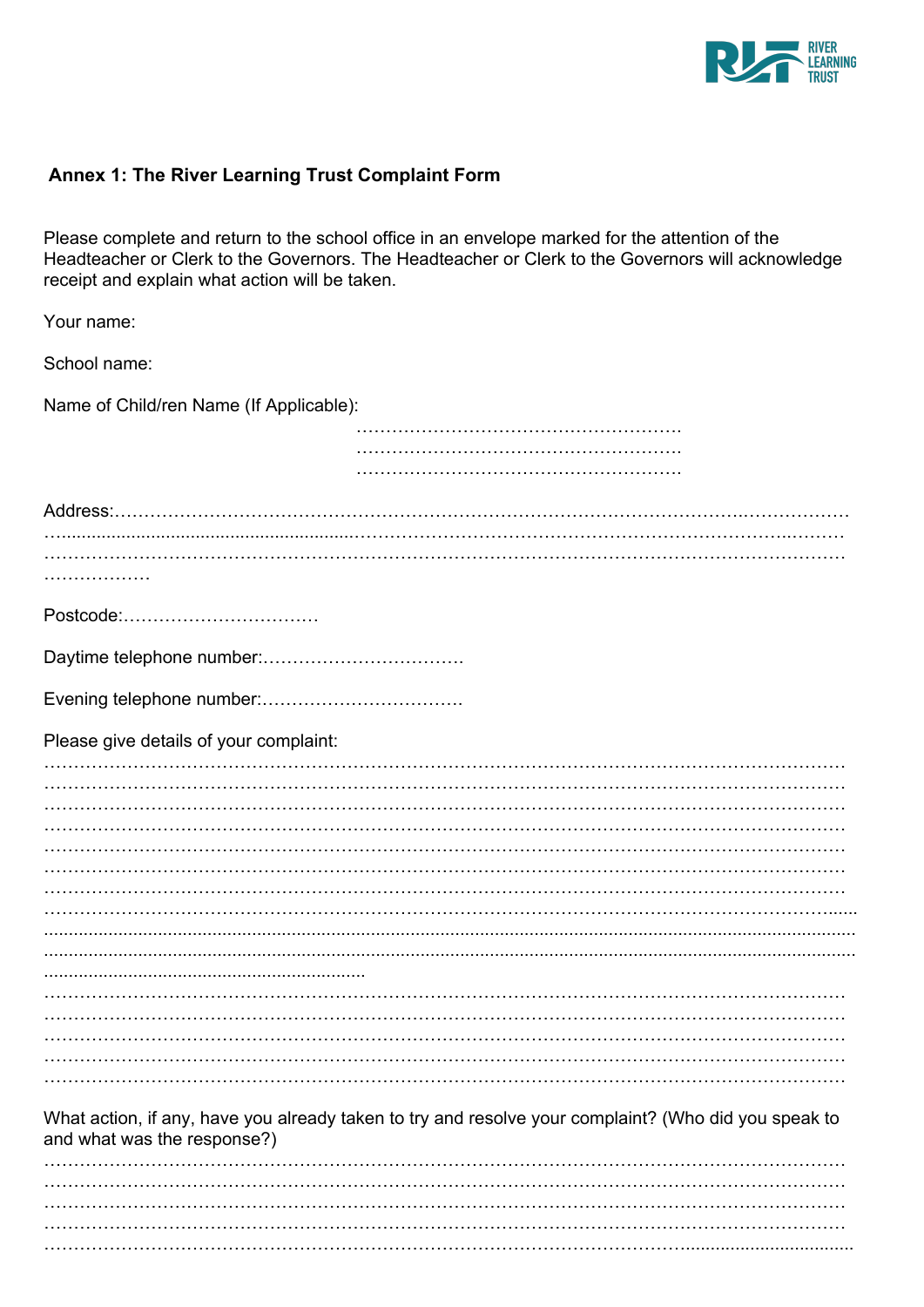

| Your relationship to the school, e.g. parent, carer, neighbour, member of public: |
|-----------------------------------------------------------------------------------|
| What actions do you feel might resolve the problem at this stage?                 |
|                                                                                   |
|                                                                                   |
| Are you attaching any paperwork? If so, please give details.                      |
|                                                                                   |
|                                                                                   |
|                                                                                   |
|                                                                                   |
|                                                                                   |
| <b>Official Use:</b><br>Date of acknowledgement sent:                             |
|                                                                                   |
| <b>Outcome:</b>                                                                   |
|                                                                                   |
|                                                                                   |
|                                                                                   |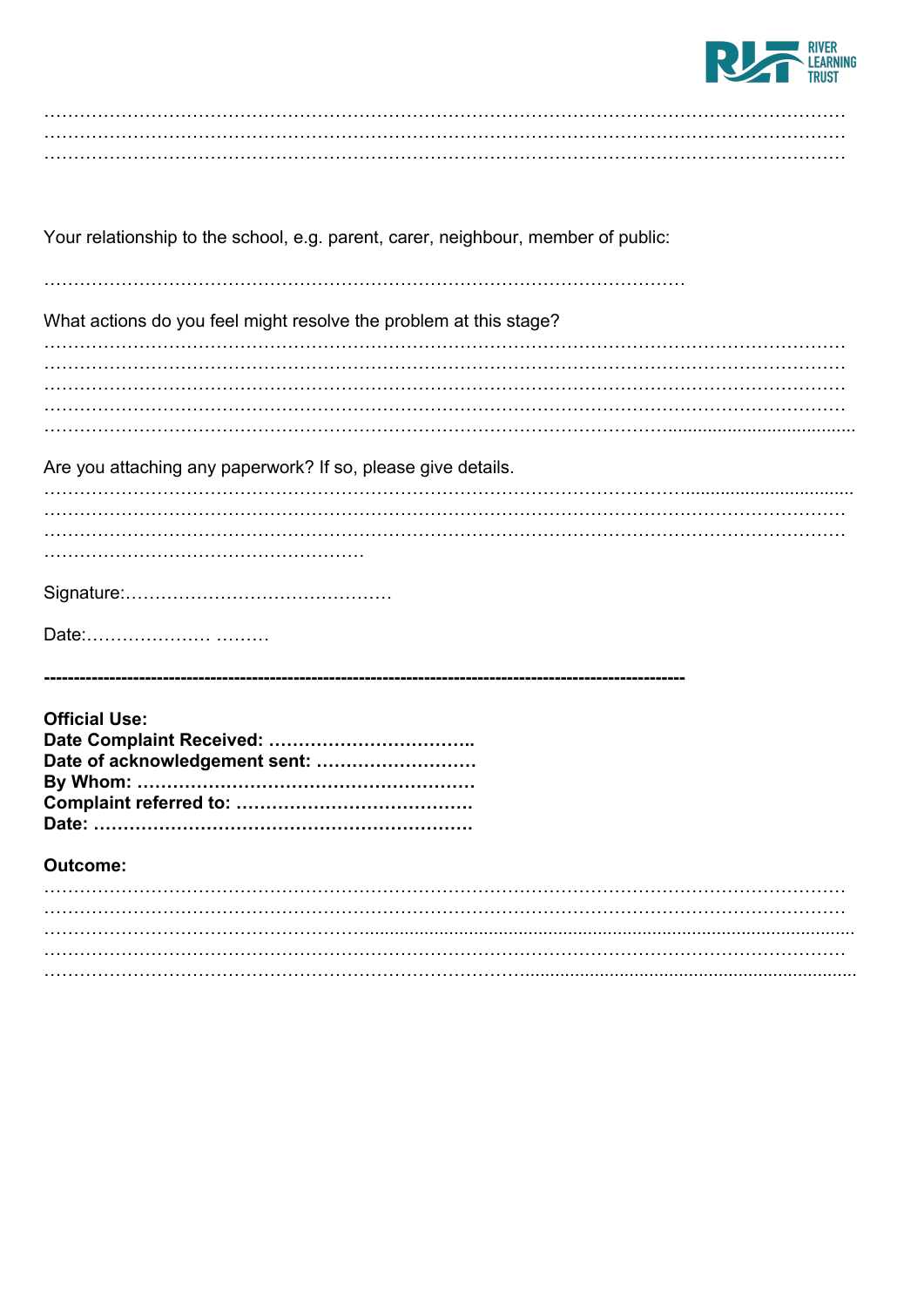

# **Annex 2: Establishing a complaints panel**

- The Clerk to the Governors will make arrangements for the complaints panel to be appointed. The panel will consist of three members, one of whom must be independent of the management and running of the school. This person may be a governor from another LGB in the Trust.
- When the Clerk to the Governors receives a copy of the complaint form they will inform the governing body that a complaint has been received and that it has been passed to the panel to deal with. No further information about the complaint should be shared with other governors.

# **There are several points which any governor sitting on a complaints panel needs to remember:**

- It is important that the complaints panel is independent and impartial and that it is seen to be so. No governor may sit on the panel if they have had a prior involvement in the complaint or in the circumstances surrounding it. In deciding the make-up of the panel, governors need to try and ensure that it is a cross-section of the categories of governor.
- The aim of the hearing, which needs to be held in private, will always be to resolve the complaint and achieve reconciliation between the school and the complainant.
- The panel chair will ensure that the proceedings are as welcoming as possible. The layout of the room will set the tone and care is needed to ensure the setting is informal and not adversarial.
- The governors sitting on the panel need to be aware of the complaints procedure.
- Panel members should not discuss the complaint outside of the meeting.

# **Checklist for a Panel Hearing:**

- The panel needs to take the following points into account:
- Evidence should be provided to the hearing in writing. The clerk is responsible for obtaining papers from both parties. Written papers must be provided to all participants in the panel hearing at least five days prior to the hearing itself.
- The hearing is as informal as possible.
- The complainant has the right to be accompanied to the hearing by another person e.g. a friend or relative who will offer moral support only.
- The attendance of witnesses is not encouraged. Witnesses are only required to attend for the part of the hearing in which they give their evidence.
- It may be necessary to have an adjournment to allow for reflection or to seek additional supporting evidence, it shall be for the Panel Chair to decide if such an adjournment is necessary.

# Format of a Panel Hearing

All parties should enter the room together.

- The chair will introduce the panel members and the clerk and outline the process.
- The complainant is invited to explain the complaint.
- The Headteacher may question the complainant.
- The panel will question the complainant.
- The Headteacher is then invited to explain the school's actions.
- The complainant may question the Headteacher. If they feel that the Headteacher's account and explanation of actions was factually incorrect, they can state this at this point.
- The panel will question the Headteacher.
- The complainant is then invited to sum up their complaint.
- The Headteacher is then invited to sum up the school's actions and response to the complaint.
- The chair explains that both parties will hear from the panel within five working days.
- The chair checks that both parties have said all they wanted to say and that they feel they have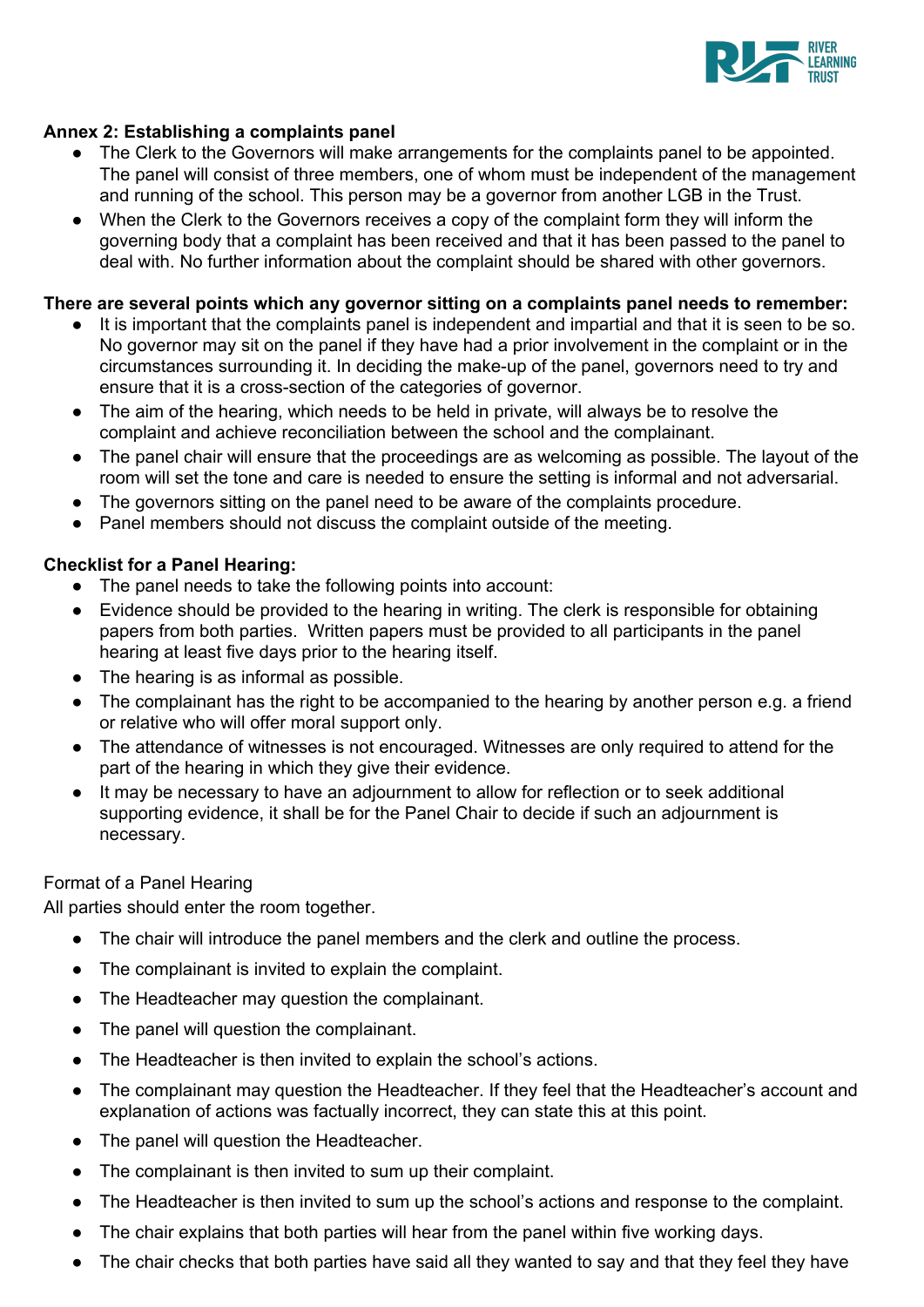

had a fair hearing. If either party says 'no' the chair should attempt to rectify that before the hearing ends.

- Both parties leave together while the panel decides on the issues.
- The clerk will remain with the panel.

# **Notes**

The panel may ask questions at any point if an immediate question will help to clarify a point.

The Headteacher must have no contact with members of the governors' complaints panel except when the complainant is present. This means that the Headteacher and complainant must enter and leave the room where the hearing is held together.

The Chair of the panel should discourage the introduction of fresh documentary evidence at the hearing; there should be every encouragement to produce the evidence in advance so that both sides have time to study it. However, if new and relevant evidence is accepted by the Chair, the Chair will adjourn the hearing for a few minutes to allow everyone to read the document. Both parties must leave the hearing room during the adjournment.

# **The decision letter**

The clerk will ensure that they have clear wording stating the panel decision about each of the issues that the panel considered before the panel is allowed to finish.

The findings and recommendations of the panel shall be sent by electronic email or otherwise given to the complainant and, where relevant, the person complained about within five school days of the hearing. They will also be available for inspection on school premises by the proprietor and the Headteacher.

## **The decisions the panel might make**

The panel may decide to do one of the following:

- dismiss the complaint in whole or in part;
- uphold the complaint in whole or in part;
- decide on the appropriate action to be taken to resolve the complaint;
- recommend changes to the school's systems or procedures to ensure problems of a similar nature do not recur.

It may also**:**

- $\bullet$  consider and, if appropriate, criticise the way in which an operational decision was communicated  $$ **but it cannot overturn the decision itself;**
- consider the thoroughness with which the Headteacher investigated a complaint about a member of staff **– but cannot expect the Headteacher to provide details about confidential discussions with that staff member**;
- consider the manner in which a complaint about any decision was addressed **but cannot expect the Headteacher to change the decision;**
- consider and, if appropriate, identify limitations in a policy or procedures **but cannot make or improve policy.** (It can, however, recommend that the policy be reviewed by the governing body to ensure that problems of a similar nature do not recur, and individual panel members can subsequently play their part in improving the policy.)
- consider whether it should recommend that the governing body offer appropriate redress.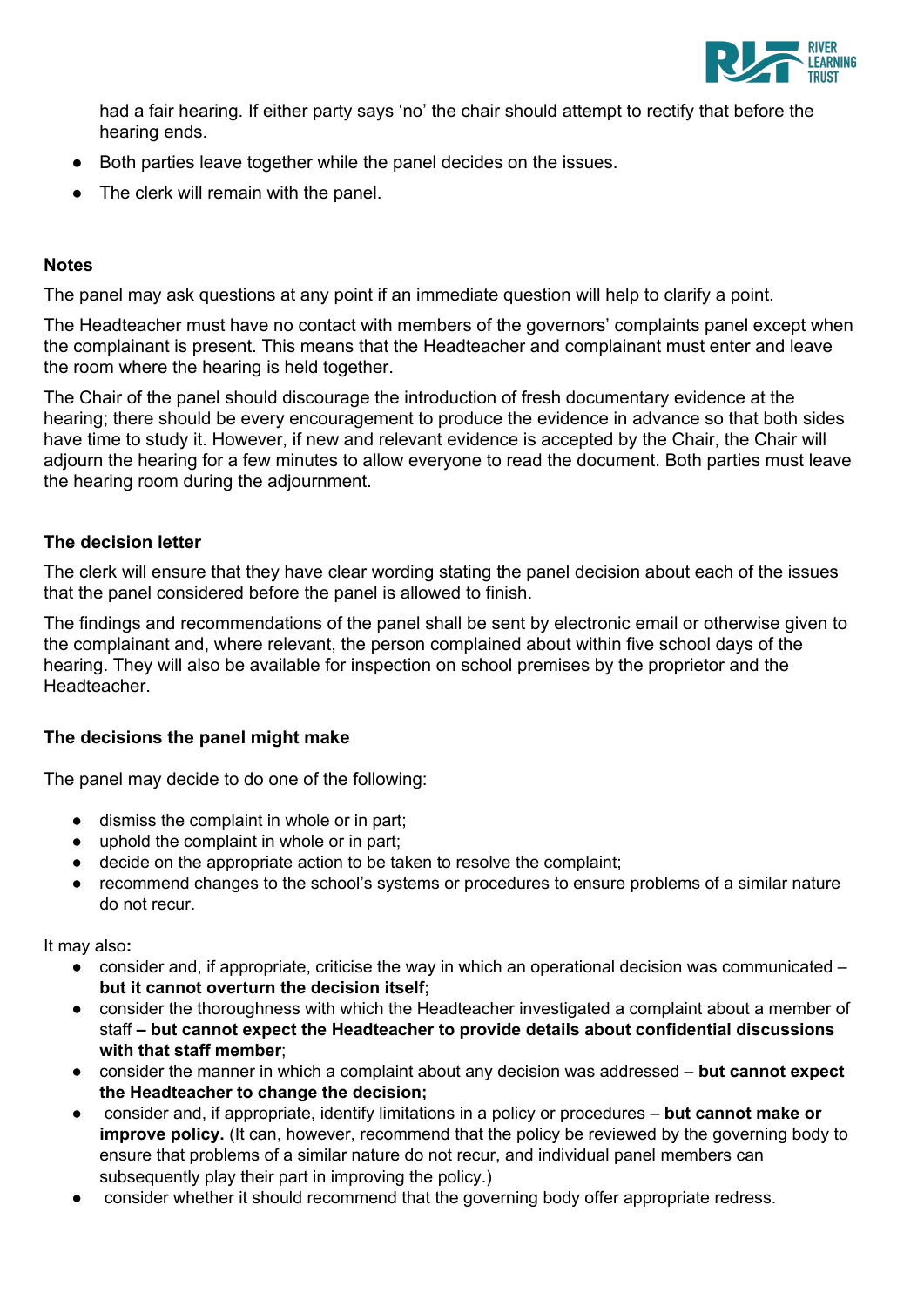

# **Exceptional circumstances**

For the sake of clarity, the description above does not cover exceptional circumstances which might include:

- The Chair of Governors may not be able to find three governors who have no prior knowledge of the case: If a case has become a major talking point around the community, the Chair can nominate three governors with minimal prior knowledge. If there are still insufficient governors able to sit on a panel, the governing body in consultation with RLT will put in place an alternative fair process using independent governors from other, local RLT schools.
- The complaint may not be against the Headteacher: A complaint to the governors' complaints panel will never be against a junior member of staff (it may be against the way the Headteacher handled a complaint against a junior member of staff) but it is conceivable that a senior manager will appropriately stand in for the Headteacher. That would need to be considered very carefully but if agreed the senior manager would be 'the Headteacher' for the purpose of the panel. There may be exceptional circumstances in which the complaint is against the Chair of Governors – e.g. for wilfully refusing to deal with a complaint. In those circumstances the procedure above would be adapted and every reference to 'Headteacher' would be read as 'chair of governors'.
- It is not necessary, and may not be appropriate, for all parties to be present during the whole process but all members of the panel must be present throughout. Having presented their case and answered questions the complainant may be asked to leave the room, should the panel Chair consider it appropriate.
- The complainant may be a pupil at the school: Good schools encourage pupils to raise concerns and would expect to resolve them before it becomes a formal complaint to the LGB. However, if a pupil is the complainant, panel members will wish to ensure that the same process is followed but special consideration given to ensuring that the child is supported and does not feel intimidated. The panel needs to give the views of the child equal consideration to those of adults.

# **Appendix 1: Sharing your concerns about your child's education (A guide for parents and carers)**

The River Learning Trust recognises that at times things can go wrong. This guidance will help you understand how to resolve concerns you may have about your child's education.

# **Should I complain to the School, the Trust or the Local Authority?**

If you are concerned about any aspect of your child's education, you should contact the School. If you are concerned about the actions or inactions of the Governing Body you should contact the Chair of the Local Governing Body. If you are concerned about the actions or inactions of the River Learning Trust you should contact the Head of Governance and Compliance of the Trust. If you are concerned about a service that the LA provides directly, then you need to contact the LA. In Oxfordshire, the Local Authority (LA) is Oxfordshire County Council.

# **When should I complain to the School?**

The Headteacher is responsible for making decisions on a daily basis about the school's internal management and organisation. So you should contact the school if you are concerned about a general issue such as:

- your child's academic progress
- special educational needs provision
- your child's welfare
- bullying
- something that has happened in school;

or about wider issues, such as:

● the overall running of the school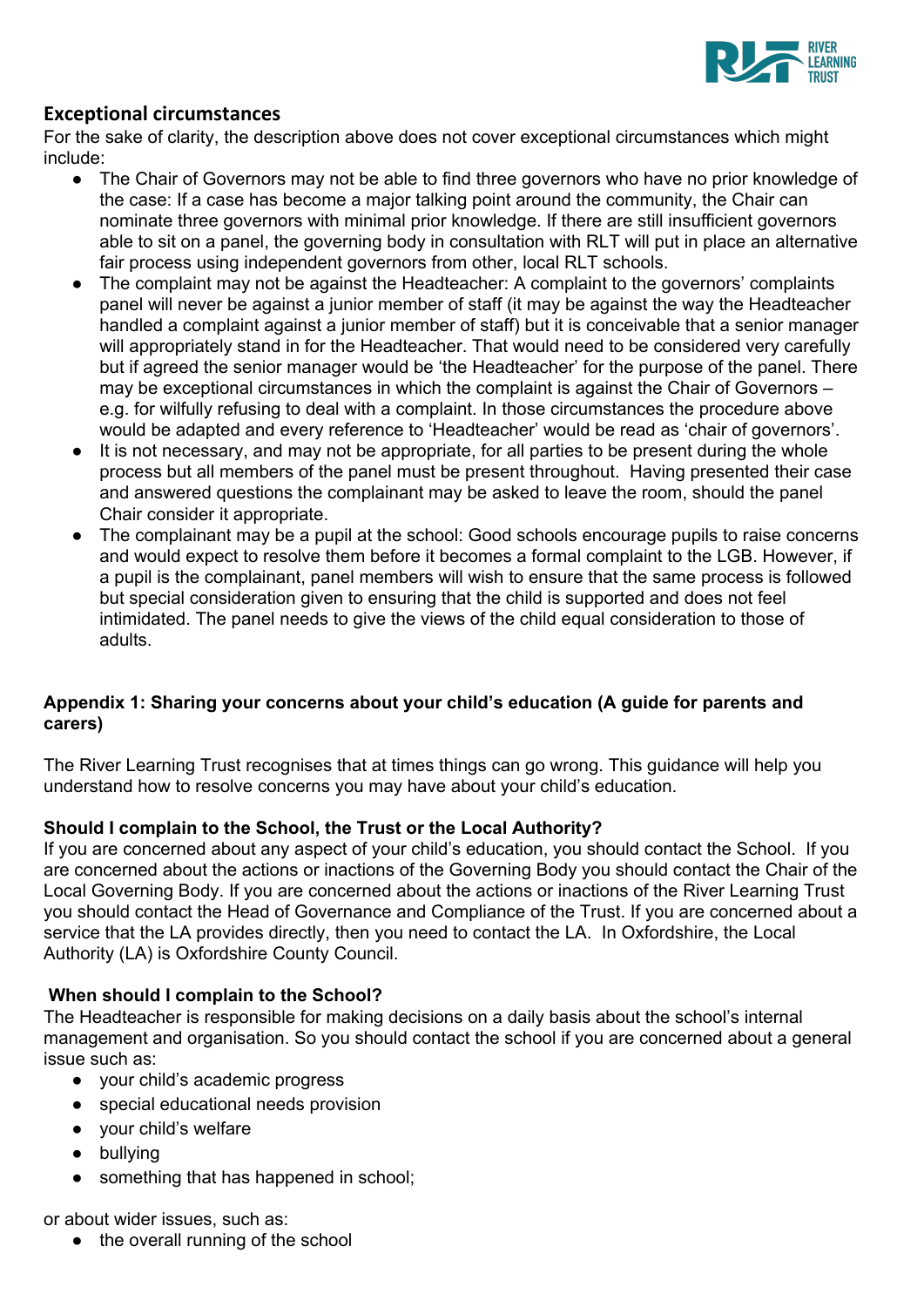

- a school policy
- the management of the school budget
- the use of school facilities
- services delivered by the school such as adult learning or childcare

# **How do I complain to the school?**

The school will always want you to speak to a relevant member of staff as soon as you have a concern. If you are unsure who to talk to at this stage please contact your child's class teacher / year leader or the Headteacher's PA. An informal approach is nearly always the quickest and most effective way of resolving your concerns. If you feel that your concern has not been resolved through this route, then it is important to ask the school for their complaints procedure (also available on the school website). This explains what you should do next. The school will use the following process and will advise you:

- to speak to or write to the Headteacher who will look into your concern
- to write to the Chair of Governors if you are unhappy with the Headteacher's response or if the matter concerns governors.

The school's procedures also offer an appeal to the governing body's complaints panel. This panel consists of three governors who have no prior knowledge of your complaint and will consider written and verbal submissions from you and the Headteacher.

# **Can I take my complaint further?**

For most complaints, you cannot take your appeal further than the governing body. The LA cannot investigate school matters on a parent's behalf nor can it review how the school has dealt with your complaint. Please read below about matters that you can complain to the LA about. If you feel that the school has acted unreasonably or not followed the correct procedures, you can write to the Chair of The River Learning Trust. Further to this you are also able to write to the Secretary of State for Education. The Secretary of State has a duty to consider all complaints raised but will only intervene where the governing body has acted unlawfully or unreasonably and where it is expedient or practical to do so.

## **When can I complain to the LA?**

The LA is responsible for providing a range of services to pupils and their parents or carers such as:

- statutory assessments for special educational needs and disability (SEND)
- a parent partnership service for parents of children with SEND
- assessments, support and advice by the educational psychology, education welfare and behaviour support services
- education other than at school (EOTAS), for pupils unable to attend school
- admission and transfer arrangements
- countywide planning of school places

In some cases, parents may have a legal right of appeal to an independent tribunal or panel. These cases include special educational needs assessments, admissions and exclusions. Staff in the relevant service will explain these procedures to you. In other cases, the LA has its own complaints procedure.

## **How do I complain to the LA?**

If you are concerned about one of the LA services, please ask the school who the appropriate member of LA staff is who should be contacted as soon as possible. Most concerns are successfully and quickly resolved like this.